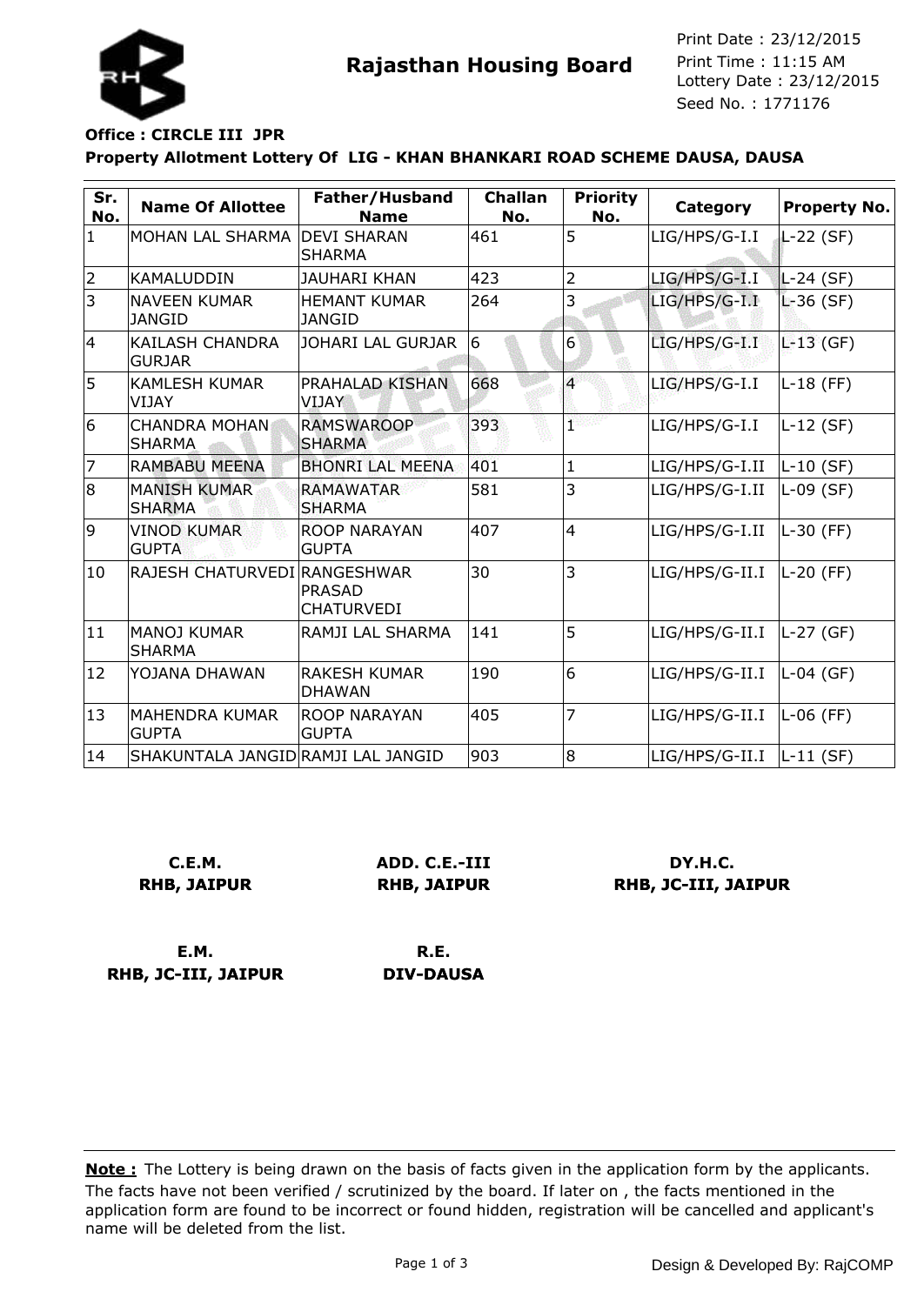

**Rajasthan Housing Board** Print Time : 11:15 AM<br>Lottery Date : 23/12/2015 Seed No. : 1771176 Print Date : 23/12/2015 Print Time : 11:15 AM

# **Office : CIRCLE III JPR**

#### **Property Allotment Lottery Of LIG - KHAN BHANKARI ROAD SCHEME DAUSA, DAUSA**

| Sr.<br>No. | <b>Name Of Allottee</b>               | Father/Husband<br><b>Name</b>          | <b>Challan</b><br>No. | <b>Priority</b><br>No.  | Category       | <b>Property No.</b> |
|------------|---------------------------------------|----------------------------------------|-----------------------|-------------------------|----------------|---------------------|
| 15         | <b>PRABHU DAYAL</b><br><b>SHARMA</b>  | SARWAN LAL SHRMA 459                   |                       | $\mathbf{1}$            | LIG/HPS/G-II.I | $L-07$ (FF)         |
| 16         | <b>RAJVEER GURJAR</b>                 | <b>SHRIYA LAL GURJAR</b>               | 355                   | $\overline{4}$          | LIG/HPS/G-II.I | $L-34$ (SF)         |
| 17         | <b>PRAKSH CHAND</b><br><b>BAIRWA</b>  | <b>HARI RAM BAIRWA</b>                 | 660                   | 1                       | LIG/HPS/G-IV   | $L-29$ (FF)         |
| 18         | <b>ARCHANA GODWAL</b>                 | <b>LAXMAN PRASAD</b><br><b>GODWAL</b>  | 48                    | $\overline{2}$          | LIG/HPS/G-IV   | $L-25$ (GF)         |
| 19         | <b>HARKESH BAIRWA</b>                 | <b>JAY NARAYAN MEENA 95</b>            |                       | $\overline{\mathbf{4}}$ | LIG/HPS/G-IV   | $L-08$ (FF)         |
| 20         | MOHINI DEVI KOLI                      | <b>SHANKAR LAL</b><br><b>MAHAWAR</b>   | 176                   | 5                       | LIG/HPS/G-IV   | $L-03$ (GF)         |
| 21         | RAJBALA VERMA                         | <b>RAJESH JALWANIYA</b>                | 311                   | 3                       | LIG/HPS/G-IV   | $L-17$ (FF)         |
| 22         | <b>RISHI PAL MEENA</b>                | <b>GANESHI LAL</b>                     | 39                    | $\mathbf{1}$            | LIG/HPS/G-V    | $L-26$ (GF)         |
| 23         | <b>SUKH BAI MEENA</b>                 | <b>LAL RAM MEENA</b>                   | 513                   | $\overline{2}$          | LIG/HPS/G-V    | $L-05$ (FF)         |
| 24         | <b>RAKAM SINGH</b>                    | <b>TUHI RAM</b>                        | 41                    | $\mathbf{1}$            | LIG/HPS/G-VIII | $L-15$ (GF)         |
| 25         | <b>DEEPAK KUMAR</b><br><b>AGRAWAL</b> | <b>KAILASH CHAND</b><br><b>AGRAWAL</b> | 28                    | $\mathbf{1}$            | LIG/ORS/G-I.I  | $L-19$ (FF)         |
| 26         | <b>MAYA DEVI SHARMA</b>               | <b>GOPAL LAL SHARMA</b>                | 569                   | $\mathbf{1}$            | LIG/ORS/G-II.I | $ L-02(GF) $        |
| 27         | <b>REKHA DEVI</b><br><b>SHARMA</b>    | <b>KEDAR PRASAD</b><br><b>SHARMA</b>   | 402                   | $\overline{2}$          | LIG/ORS/G-II.I | $L-33$ (SF)         |
| 28         | RISHI KUMAR SETHI                     | RAM BABU GOPALIYA 572                  |                       | 3                       | LIG/ORS/G-II.I | $ L-35(SF) $        |
| 29         | RAJENDRA KUMAR<br>KHANDELWAL          | <b>KRISHAN KUMAR</b><br>KHANDELWAL     | 404                   | 5                       | LIG/ORS/G-II.I | $L-28$ (GF)         |
| 30         | SUNITA GUPTA                          | <b>ANIL GUPTA</b>                      | 1001                  | $\overline{4}$          | LIG/ORS/G-II.I | L-14 (GF)           |
| 31         | SHALU RANI PAREWA PRABHU DAYAL        | <b>BENIWAL</b>                         | 455                   | $\mathbf{1}$            | LIG/ORS/G-IV   | $L-16$ (GF)         |
| 32         |                                       | BANWARI LAL MEENA SARWAN LAL MEENA 521 |                       | $\overline{2}$          | LIG/ORS/G-V    | $L-23$ (SF)         |

**C.E.M. RHB, JAIPUR** **ADD. C.E.-III RHB, JAIPUR**

**DY.H.C. RHB, JC-III, JAIPUR**

**E.M. RHB, JC-III, JAIPUR**

**R.E. DIV-DAUSA**

The facts have not been verified / scrutinized by the board. If later on , the facts mentioned in the application form are found to be incorrect or found hidden, registration will be cancelled and applicant's name will be deleted from the list. **Note :** The Lottery is being drawn on the basis of facts given in the application form by the applicants.